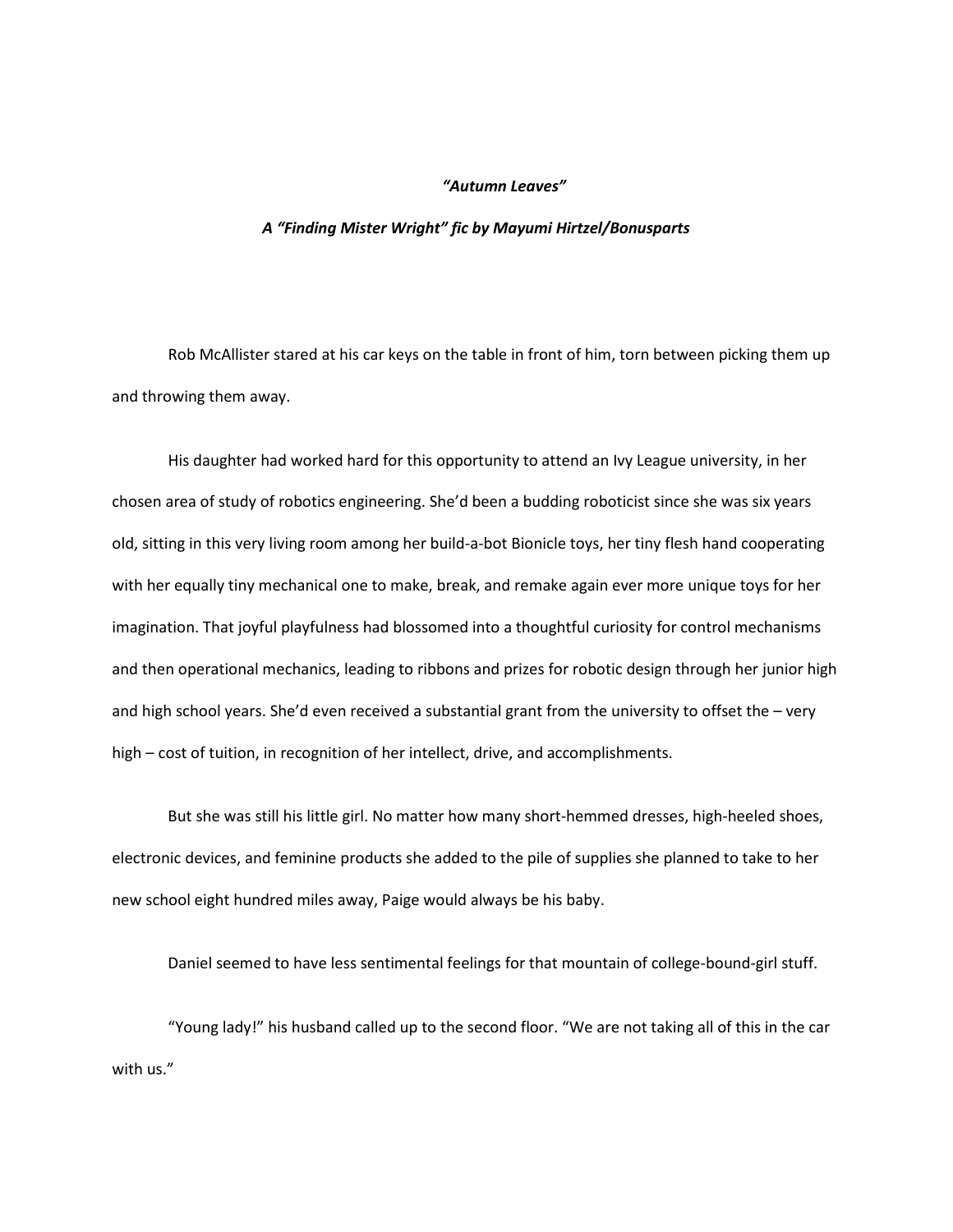Paige's feet pounded down the stairs, as quick at eighteen as they'd been at eight. "We can put stuff in the backseat," she reasoned from the bannister.

"Your dad and I need to put our bags in there, too."

"You guys are only going for two nights! I've got to last the whole semester."

"You'll be back here at Thanksgiving," Daniel said calmly, and gestured to the mound. "Whittle this."

Paige groaned and clomped over to the pile. She regarded it a long moment before pulling free a single poster tube. "I don't need this."

"Try again," Daniel insisted, and she stamped a foot.

"Dad!" she cried, turning to Rob.

"Don't put this on your dad," Daniel said, saving Rob from the discomfort of being swept into Paige's fury. "You will not need all of this rubbish. I mean, what is even in these?" He pulled at the lid of one of the bottom boxes, opened it, and gaped. "Wh-! Records?!"

Paige stood straight and unyielding. "I like listening to music when I study."

Daniel didn't back down, either. "I am not hauling an entire box full of vinyl up to your dorm room just so it can sit in the bottom of your closet until move-out next year. You don't even have a turntable."

"I'll make friends with someone who does," Paige said, but Daniel waved to the hutch across the living room.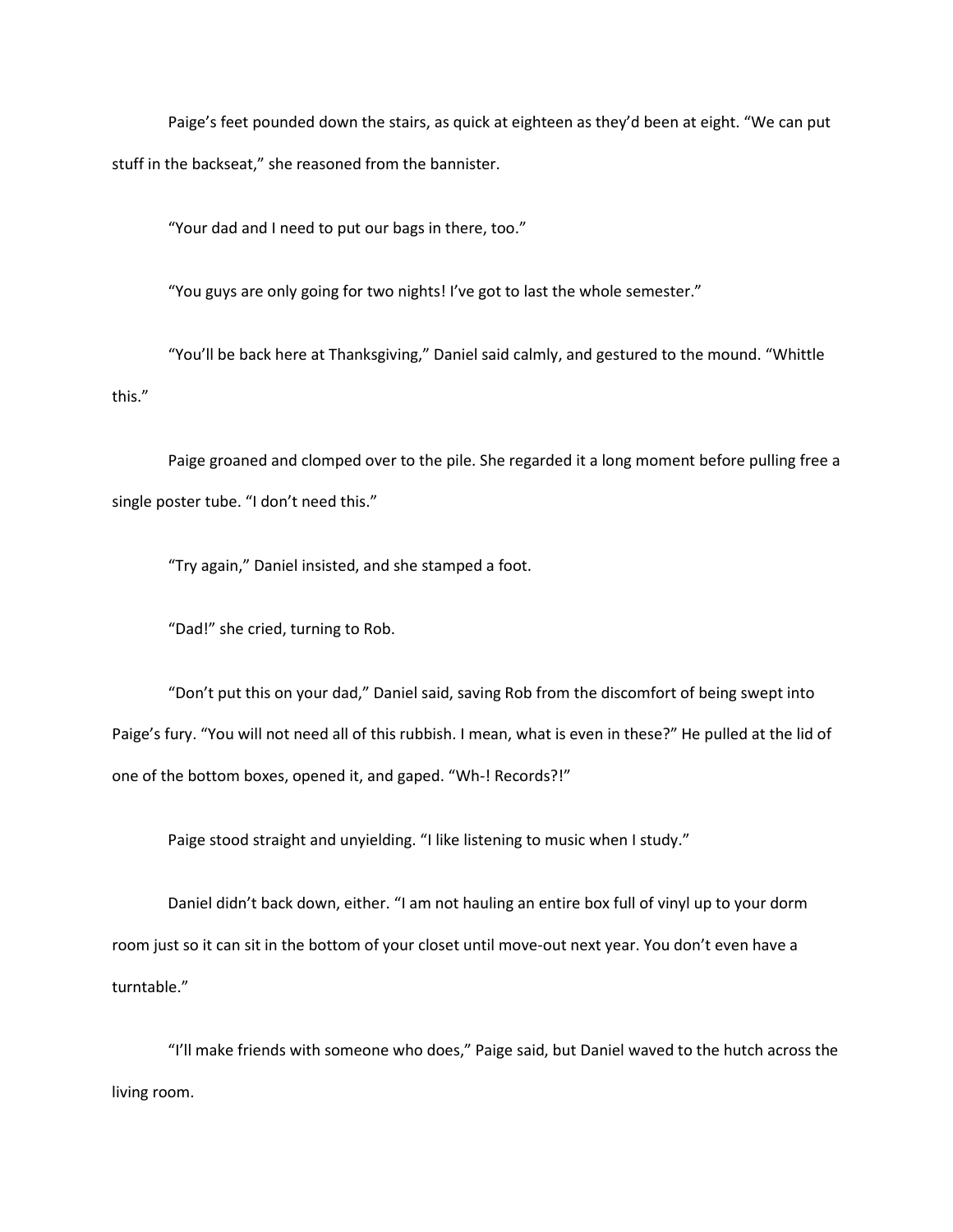"Put them back, please."

She tossed her head back for another groan. "Daniel…!"

"Now."

Paige dragged the box across the rug, leaving a flattened trail of pile knots in her wake. She didn't stay silent for it, grumbling under her breath about how she just wanted to take a little bit of home with her.

Daniel chewed on the inside of his cheek a moment. Then he sighed, defeated by her powerful petulance. "I'll buy you some digital copies. How's that?"

"Can you get me a Sarah Vaughan?" Paige said, her expression abruptly bright and ready. "And some Dinah Washington."

Those were prime performers for getting cuddly with a partner to, a thought that set off alarm bells in Rob's head. Still, he felt a twinge of satisfaction at having influenced his eighteen-year-old daughter's tastes beyond Gaga and Grande.

Daniel sniffed an amused breath. "Where's your laptop?"

"On my bed," Paige said.

Before Daniel could move, Rob stood up. "I'll get it."

He walked to the staircase, leaving his husband and daughter to a more convivial discussion about music and studying. As he went up to Paige's room, a path he'd climbed countless times, he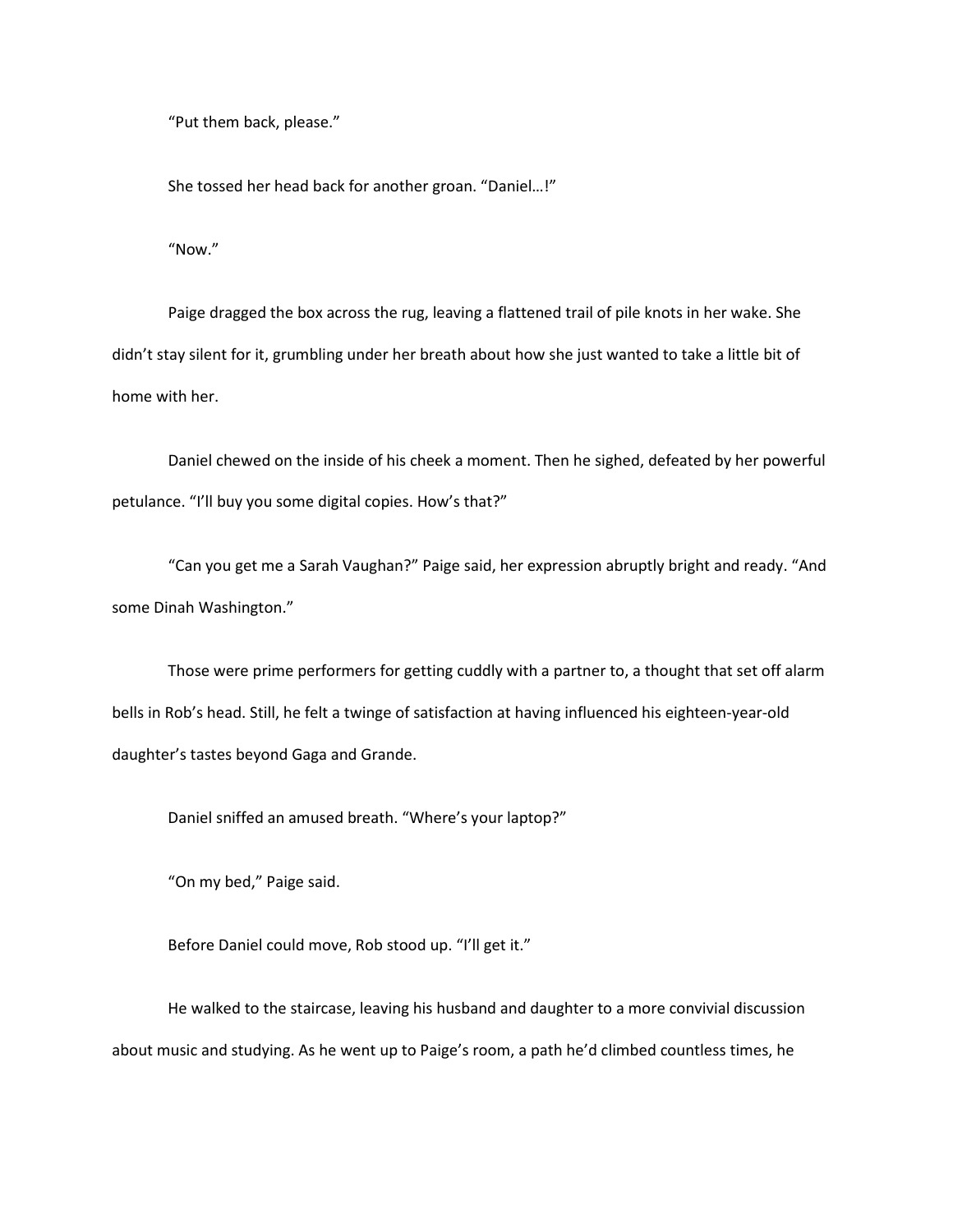recalled with tender fondness cradling her sleep-limp, little-girl body in his arms. He paused at the landing. Those days were long gone.

Her door stood ajar, and he stepped into her disheveled room, with its tossed linens, scattered books, and piles of rejected college clothes. He picked up her laptop from the bed, as well as Paddington Bear, a gift from Daniel's brother Marshall when she was nine years old. The tiny toy had lost the buttons on his coat long ago, and the fur on the left side of his head had been irrevocably smashed flat from so many years' worth of nights spent tucked under her chin.

When he returned to the living room, he passed the laptop to Daniel and showed the bear to Paige. "Don't tell me you were going to leave ol' Paddington behind?" he said, half-jokingly.

Paige dropped her shoulders as she turned, with a look of love but also some condescension. "Dad, I'm not a little girl, anymore."

Rob let the toy drift down. "I know that," he muttered.

Daniel looked up from tapping his credit card number into the laptop, and spared Rob a quick glance of commiseration. "I think Marshall would be happy to know something he gave you is going with you to school."

Paige sighed and stood up. "Okay, I get it. You guys don't want me to totally grow up, yet." She plucked Paddington from Rob's hand and pulled the toy to her chest and shined him a forced smile. "Happy?"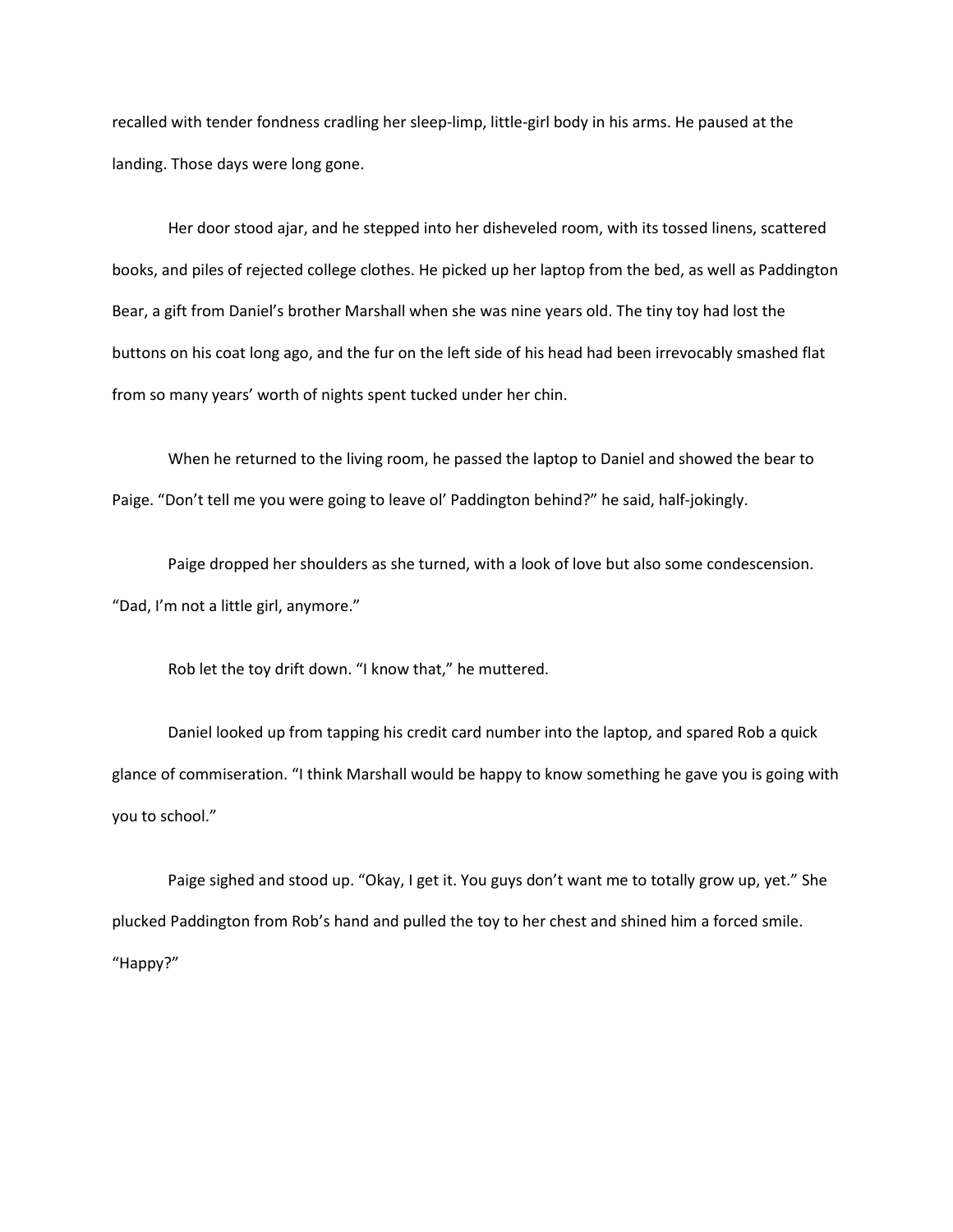"We know you're not a little kid anymore," Rob said, trying to sound reasonable. "But we also know what it's like to be far away from everything you know. Sometimes, having a little piece of home is all you need to get you through the tough times."

This time, Paige rolled her eyes. "It's college, Dad, not the army."

They got back to prepping and packing, and were only a half-hour past schedule when the car was finally ready to go. Paige had already said her goodbyes to her friends over the last few weeks, to Marshall and his family at supper the night before, and to her mom that past weekend, so all that was left was to get on the road, a good thing since the drive would take eleven hours, even with Rob behind the wheel.

Both dads indulged Paige control of the car's sound system, and she took the liberty of loading up a playlist with her new music purchases, courtesy of Daniel's MasterCard. Sarah Vaughan's sassy vocals followed them along I-90, until they stopped for a late lunch a little more than halfway through the journey, just outside Cleveland. Daniel offered to take the second driving shift, which would take them into Ithaca, another four-and-a-half hours away.

They got back in the car – after groaning from Paige, which Rob countered with a suggestion to take a few laps around the restaurant parking lot – and Daniel started them back on the road.

Before long, they passed into Pennsylvania. Rob settled into the front passenger seat for a quick nap, but in the middle of his drowse, he heard a familiar ballad melody coming from the car speakers. It wasn't from his blues and jazz collection, but he recognized it anyway, somehow. Daniel did, as well, and had started to sing along with the vocals in a smooth and quiet voice:

"They say that all good things must end some day. Autumn leaves must fall."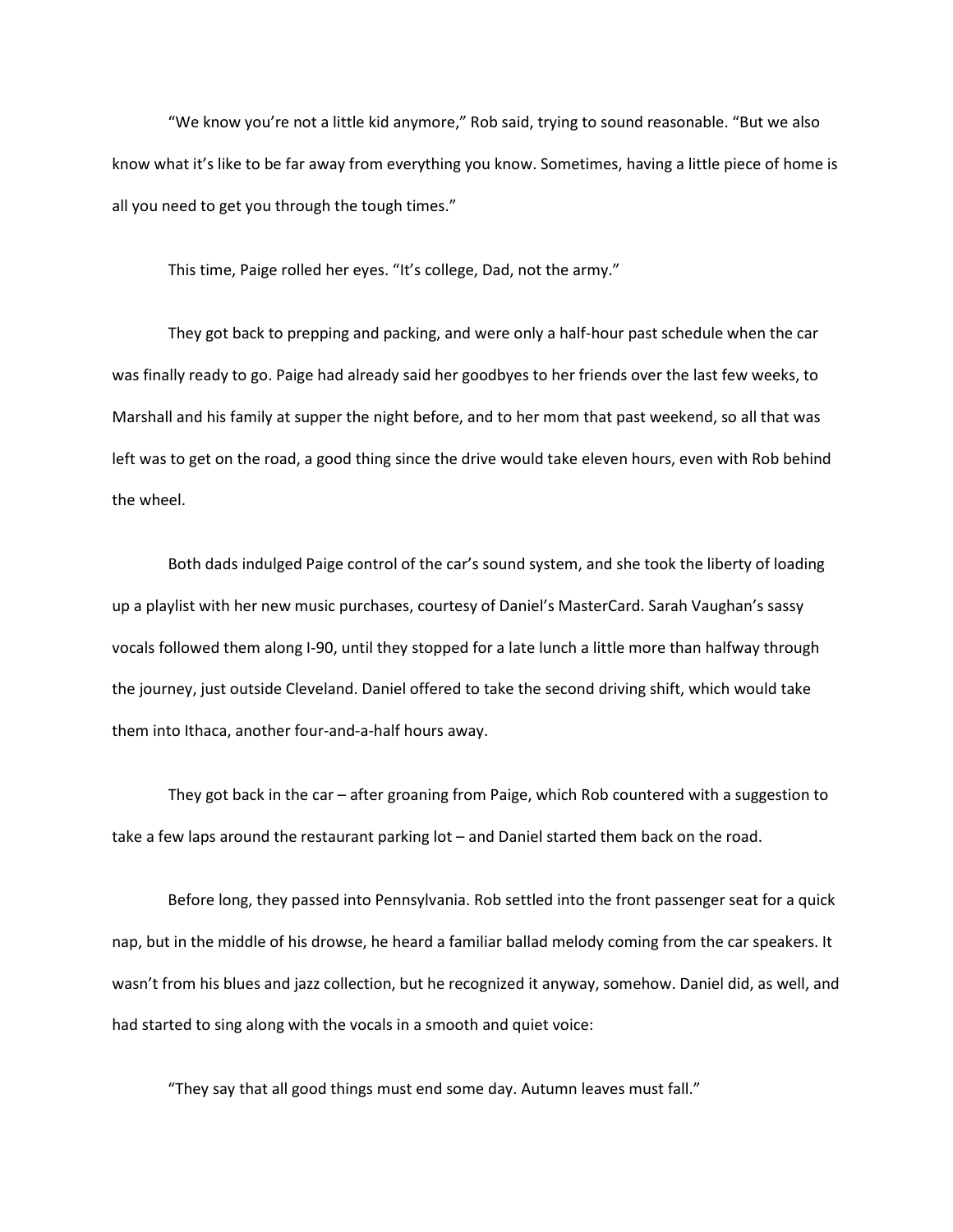Paige joined him, surprisingly harmonic. "But don't you know that it hurts me so, to say goodbye to you-oo?"

"Wish you didn't have to go," they crooned together. "No, no, no, no!"

Instinct surpassed inhibition, and Rob added his voice to both of theirs, so they sang all three of them together:

"And when the rain beats against my windowpane, I'll think of summer days again, and dream of you."

The refrain repeated, and each of them turned louder, until they were singing above the stereo system. They were laughing, too, through the end of their second, slightly off-key chorus.

"We'd best stop," Daniel said as the music fell away. "Before someone mistakes us for a bloody car commercial."

Paige kept giggling from the backseat. "That was fun!"

"How do you even know that one?" Daniel asked. "It's very old."

"It was in your library." Paige's pitch went up a key. "Can we try another one?"

"No," Rob and Daniel said at the same time, which made Paige laugh again.

Even without more karaoke, the miles passed easily beneath them. They talked for a while about different things, though during a lull, Rob fell into another doze. He snorted himself awake around a place called Bath, in New York.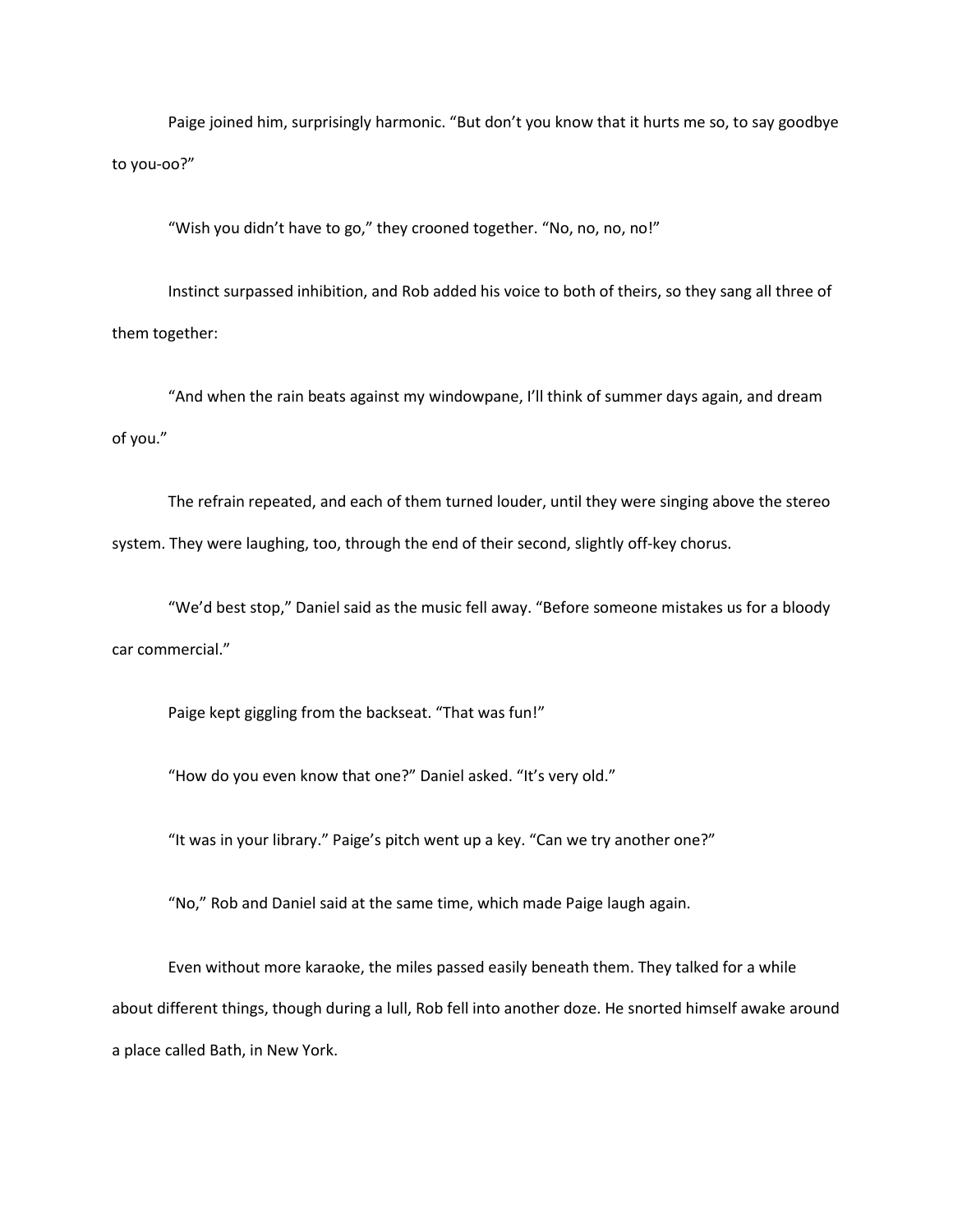"Sorry." He threw a glance to the backseat, to see Paige's cheek bobbing against the support of her seatbelt, just like it used to do when he'd take her for drives in her carseat.

"That's okay," Daniel murmured back.

"How long was I out?"

"Only about forty minutes."

"You doing all right?"

"Yeah." Daniel shifted from one hip to the other and sniffed. "How much farther?"

Rob pulled his phone from the cup-holder between them and opened up the map application. "A little over an hour."

His husband's brows peaked as he flashed a look into the rearview. "Should we wake the traveler?"

"I'm awake," Paige said, though she mostly slurred the words. She yawned and stretched both arms, making the seat creak beneath her butt. "How long 'til we get to the hotel?"

"Another hour or so," Rob repeated for her.

Paige sat forward between the front seats, suddenly chipper. "Can we walk up to campus when we get there? It's only about a mile from the hotel."

Daniel grunted. "I wouldn't mind a walk after this."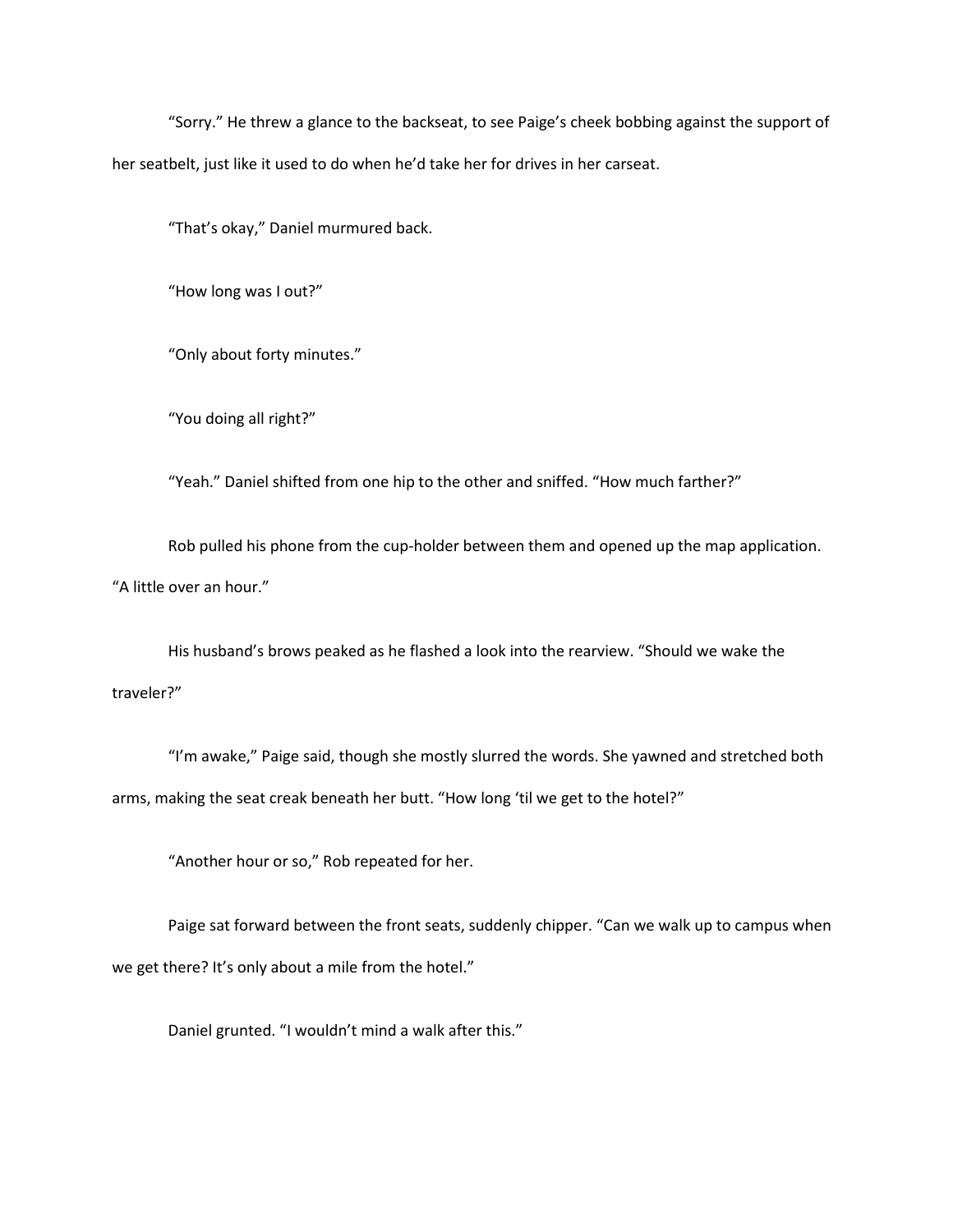Rob realized their hotel's relatively close proximity to campus had been planned as a boon, though the notion that Paige could walk from it into her new life pulled at his insides. Nevertheless, he tried to keep an open, easygoing manner. "So long as we can get something to eat, too."

With those plans made, they pulled up to the downtown hotel with an eagerness to go out again. They left what was in the trunk in the trunk – which was mostly Paige's move-in stuff, anyway – and hauled the rest into their King room on the third floor.

Paige dropped Paddington and her bag onto the chaise beneath the window before hopping back to the door. There, she paused, for an incredulous look at Rob sitting on the King bed next to Daniel, who'd stretched out on his back in a dozing position.

"I thought we were going up to campus?" she said.

Daniel let out a groan as he pushed himself up again. "Yep!"

Rob rubbed Daniel's back as they stood up together, while Paige snickered by the door.

"You're a pair of old men," she said, and Rob rustled his hand on the top of her head in a playful scold. She yelped and fixed her hair, and trotted ahead of them to the stairs.

Rob hadn't been to the campus before – as the top-ranking engineer in the family, Daniel had taken Paige for her prospective weekend last year – so everything was new to him. It was very pretty, with a mix of old-school brick-and-mortar structures, and glass-and-metal towers of modern design. It was also very big, boasting expanses of greenspace he hadn't seen outside of parks. Of course, this was essentially the New York countryside.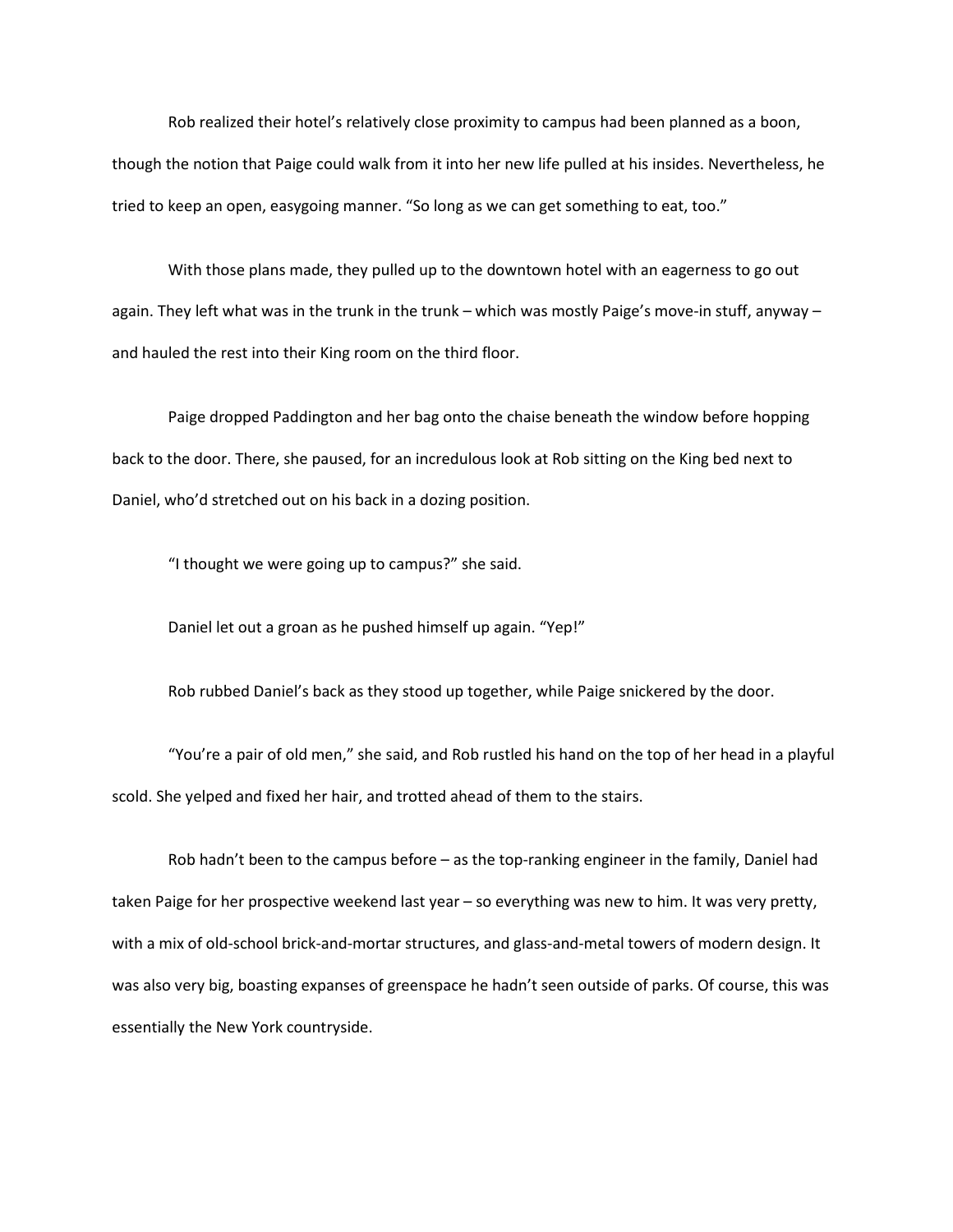They peeked into the student union, which was understandably closed, before heading back into the main downtown area. There, they treated Paige to supper at a cute little taqueria that would likely be too expensive for her student budget, unless Serena decided to up her monthly stipend. Which was totally possible, though Rob decided not to mention that, in case his daughter got any ideas.

Paige remembered a devilishly decadent ice cream parlor from her earlier visit, too, so of course they had to stop for a sundae. After that, everyone was ready to climb into bed back at the hotel.

"Sorry if I snore," Paige said, as she settled onto her pullout bed in her pyjamas, with her mechanical arm resting on the desk like it would at home, and Paddington Bear tucked under her other one.

Daniel lay back on the King bed. "I'm so tired, I doubt I'll even hear."

"Mind if I read a while?" Rob asked, and Daniel shifted onto his side.

"Fine by me."

"Me, too," Paige said, and had barely finished her yawn before she fell into one of her easy, lightly-snoring sleeps.

Rob thought Daniel might comment, but when he looked at his husband, Daniel was already asleep, too. That left Rob awake on his own. Though, he struggled to remind himself, not alone.

He turned his attention from Daniel to Paige, watching her in the dim fall of light from the bedside lamp for a long time. He used to watch her sleep like this when she was tiny. She was still petite – she'd probably never grow past his shoulder – but she was mostly a woman, now. Starting tomorrow, she'd be a college student, and starting tomorrow night, she'd be out from his paternal protection.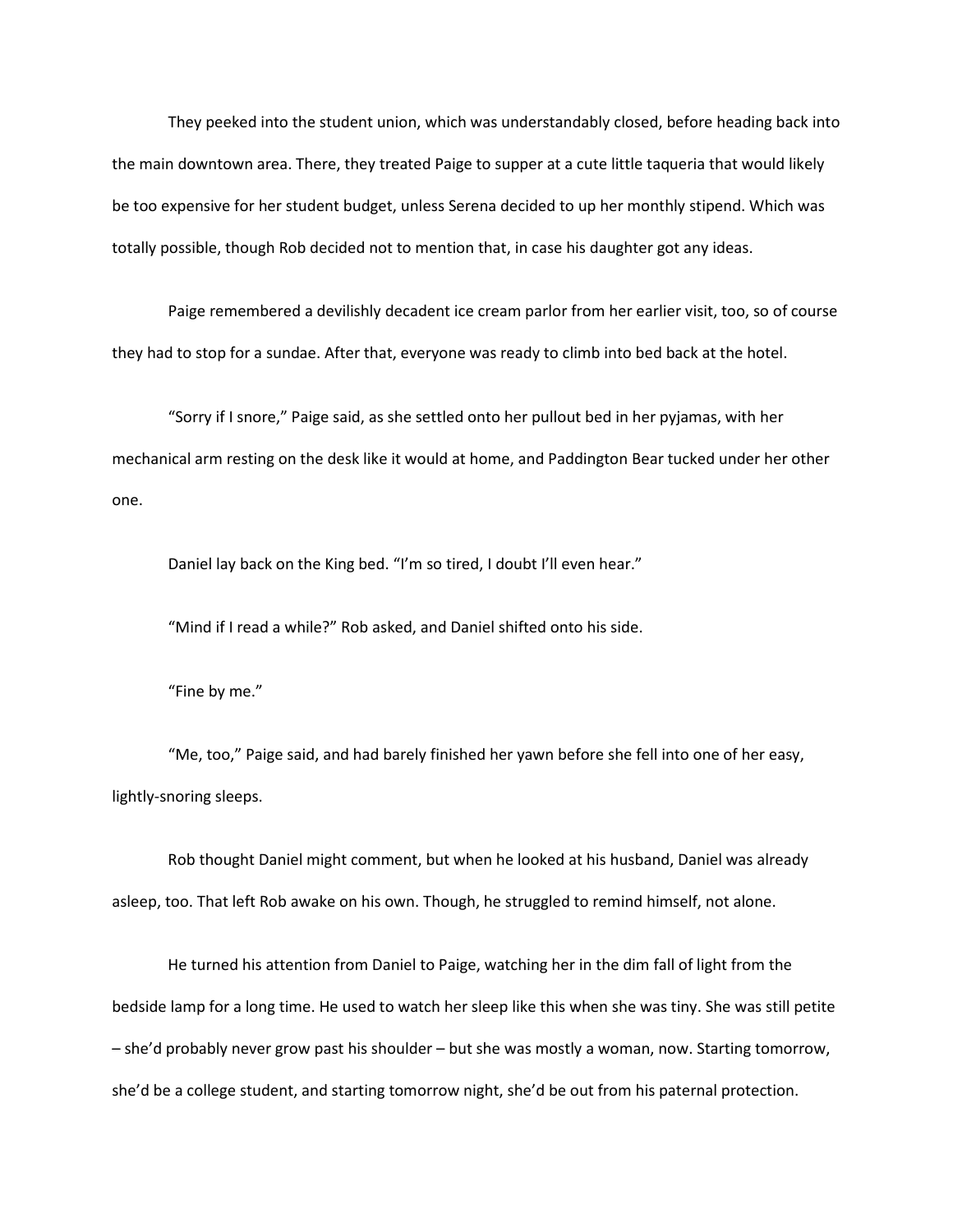He slid down in the bed and clicked off the light, watching his daughter sleeping peacefully a moment longer before he closed his eyes on this last day of having her as his little girl.

The alarms from both Paige's and Daniel's phones went off at six in the morning, which Rob thought was overkill; they were in the eight-to-eleven move-in group, and the campus was less than a mile away. It did give Paige an opportunity to call her mom, though, and Daniel the time to re-sort the orientation instructions, so there'd be no panic or fuss when they drove onto campus.

With nothing better to do, Rob took a run in the hotel fitness center to get his blood pumping. The place stayed empty the full half-hour he was there, although he did see plenty of families pass by the glass doors, most of them with at least one teenager who shared the same anxious-excited energy as Paige.

When he got back to the room, his daughter pressed him into a hustle. She wanted to get moving as soon as possible…albeit with a stop at a downtown café, for a breakfast of waffles smothered in fresh berries.

A full breakfast usually wasn't conducive to lugging boxes, but Rob was glad they'd grabbed food beforehand when they pulled onto the campus again. Cars were everywhere, moving in controlled patterns but sluggishly along the limited paths. Finally, they got to her dorm, and Paige hopped out, her ponytail flailing behind her.

"Wait," Rob called, as he cranked the car into park.

"I'm just going to check in," Paige called back, pointing to the tented table outside the doors.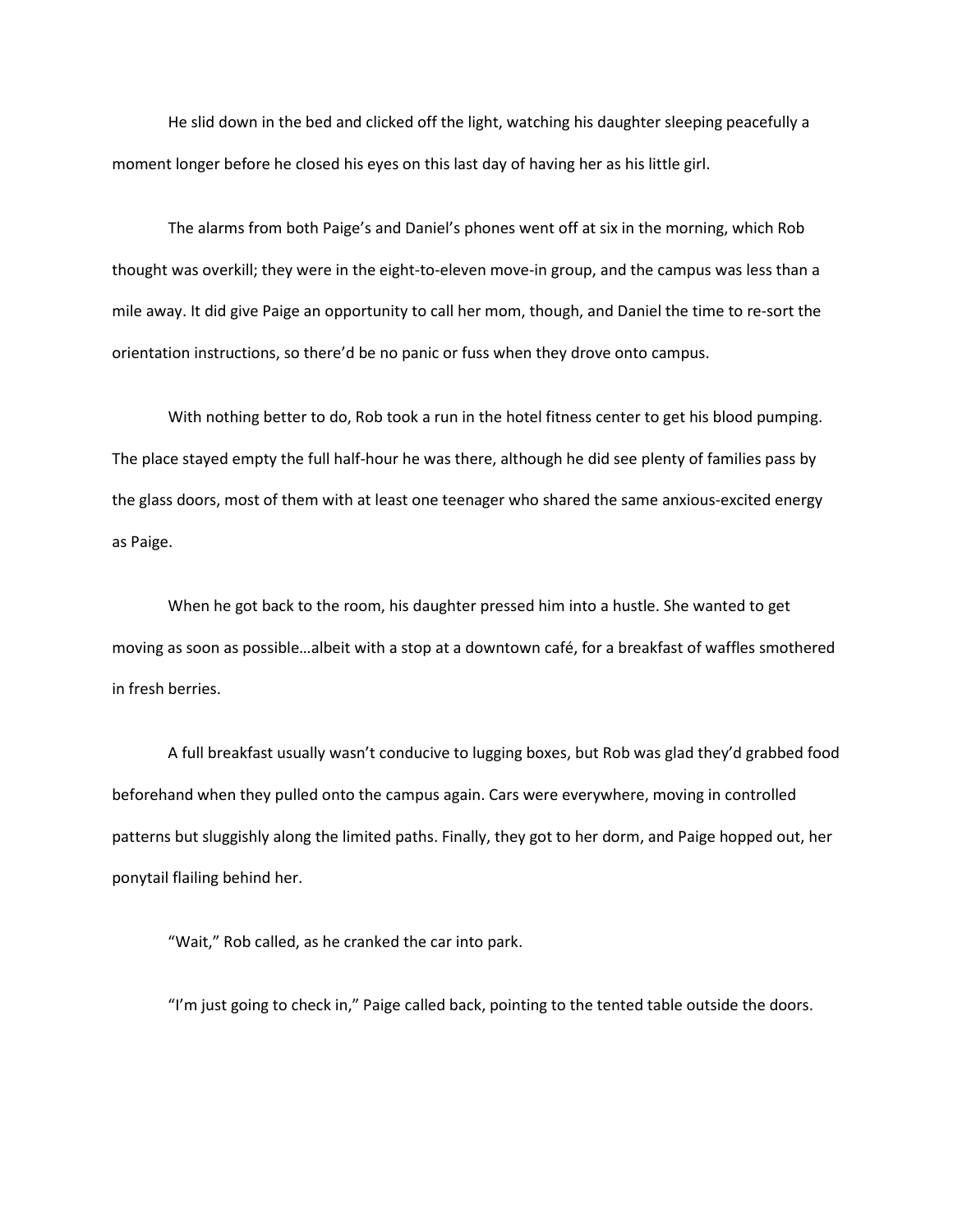As Daniel clicked himself free of his seatbelt, he leaned in for a stage whisper. "Foals get big," he said, in reminder of their old shared adage for the need to let Paige take care of herself.

Rob unlocked his own seatbelt with a reluctant click. "I know."

Not three minutes later, their foal came trotting back to the car with a plastic shopping bag stuffed with fliers and papers and assorted whatnot, clutched under her synthetic arm.

"I'm on the third floor. Three-oh-seven!" she said with a squeal, as if that represented some deeper significance.

"Third-floor walk-up," Daniel muttered. "So glad we left the vinyl at home."

"Ha ha," Paige said flatly, before patting Rob's door. "Come on! I want to see my room!"

Daniel was right: hauling Paige's bags and boxes up three sets of stairs was no treat. But the room that greeted them – with Paige's name written on a cute, paper-cutout hedgehog, next to another that read "Ani" – was charming, if compact. Two desks were set against the walls framing the double-set of windows, and behind each of the desk chairs sat a twin bed, one on each side of the room. The bed on the left was already made with a puffy duvet and pillows, and at its foot stood a dresser. The same space at Paige's bed was occupied by a shallow vanity. The room had three door, one for a wardrobe, one for an antiquated sink room, and the third out to the corridor. Rob and Daniel both had to angle themselves through that last one, especially while carrying boxes of clothing and linens.

Paige gave another excited squeal as she hopped onto the naked mattress. "Isn't this awesome?"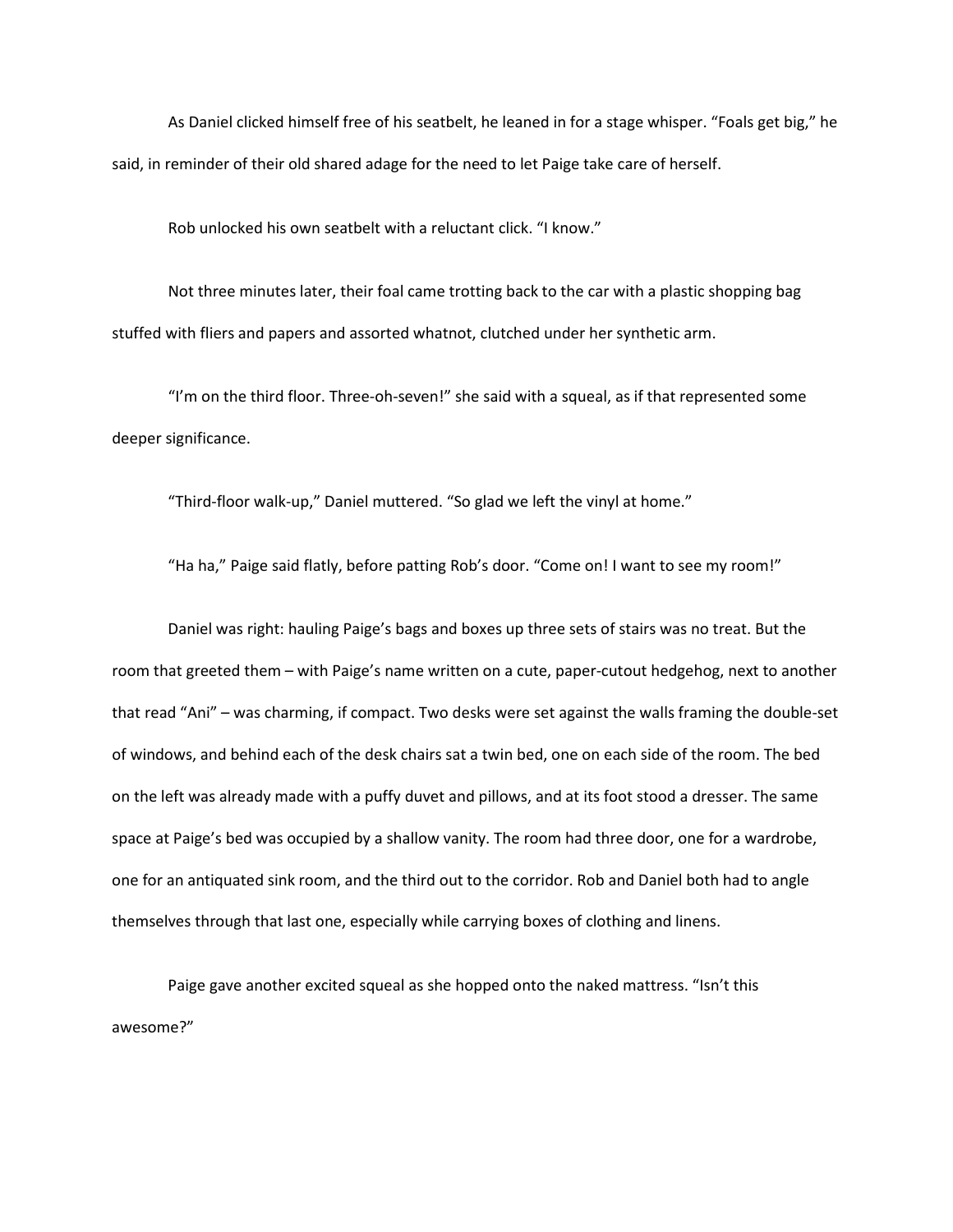It was only a dorm room, but Rob smiled for her and said, "Cozy. You want to start unpacking, or help with the next load?"

"Unpack." She bounced up from the bed toward the largest box, which held her sheets, pillows, and blankets, and flipped the top open. She grabbed the mattress cover, unfurling it with a flourish and a grin while Rob led Daniel back down the stairs to the car.

"It still doesn't feel quite real," Daniel said, as they briefly stepped to the side for another set of bewildered-looking parents and a beaming young woman leading their way. "But, I'm glad she already seems to love it."

Rob nodded, somewhat slowly. "Yeah."

His lack of enthusiasm didn't escape his husband's notice.

"What's wrong?" Daniel asked.

"Nothing."

Daniel bent his head close. "Just because she loves being here doesn't mean she doesn't love home, too."

"I know." Rob shrugged a shoulder. "I guess, college just wasn't like this, for me."

"Well, you were older," Daniel said, and smiled again. "And, you had a family."

Those days seemed a lifetime ago. They were, in fact: Paige's lifetime.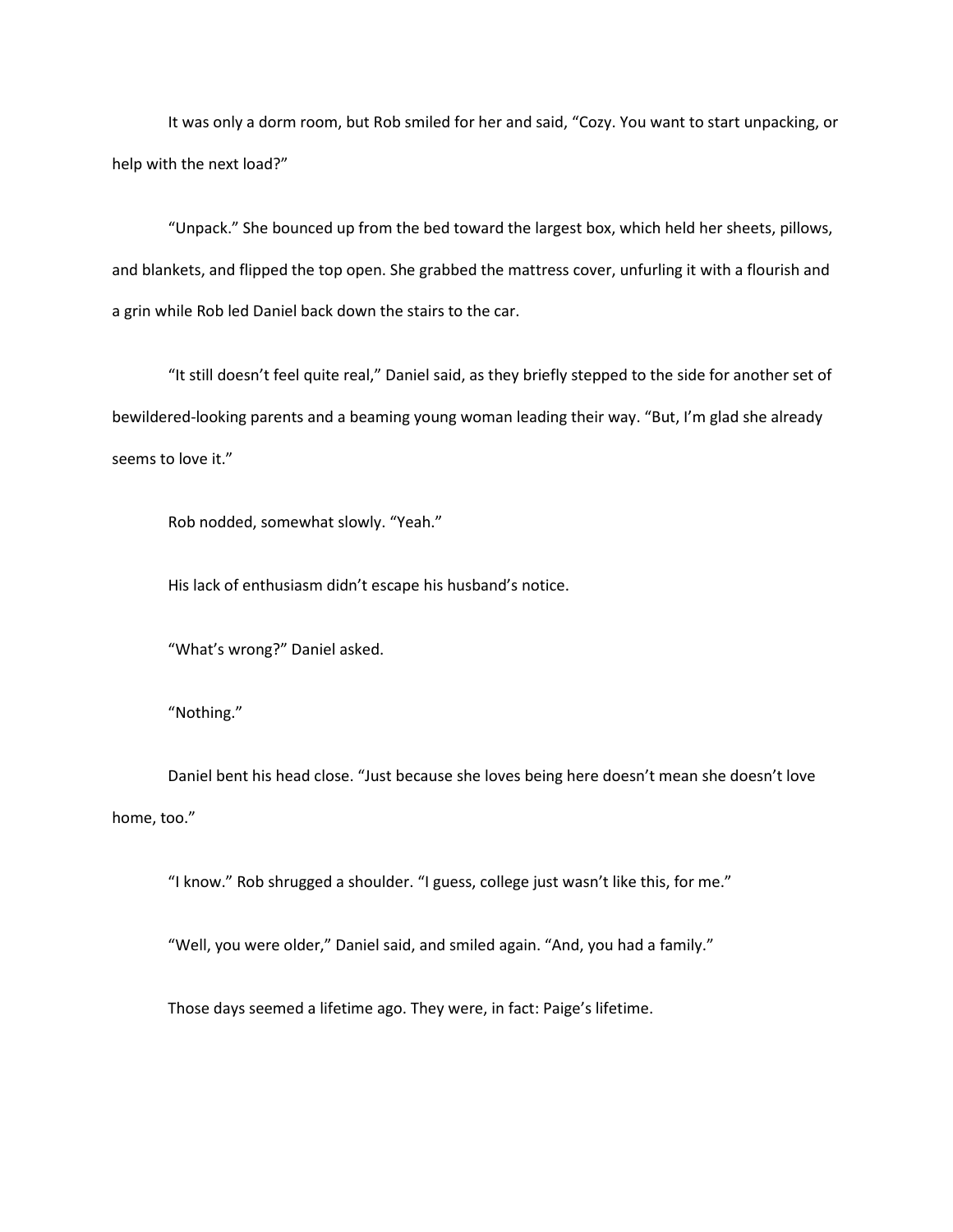"What about you?" Rob asked. "Was going—" He almost said "away" but quickly changed his mind. "—to college like this for you?"

"You're talking about something that happened twenty years ago." Daniel's gaze followed a young resident carrying a crate of glossy virtual-reality gear in her arms. "But, to answer your question, no. My experience was nothing like this."

Rob popped the trunk and paused. "These kids just seem so old, to me. So…adult." He faced Daniel with pinched brows. "Our daughter's an *adult*."

His husband matched his pensive look a moment, before breaking into a wry smile. "You say, as we take her bags up to the dorm room we took out a second mortgage to pay for."

Rob smirked a little bit for that logic. "I guess, when you put it that way…!"

When they returned to Paige's room with the last of her things, they found her engaged in animated chatter with a round-faced Indian girl who introduced herself as Paige's new roommate, Ani Bhattacharya.

"Ani got to move in yesterday," Paige said after a round of greetings.

"Internationals," the other girl explained.

"Where are your folks?" Rob asked.

"Jaipur."

Rob was proud to know the name. "The Pink City?"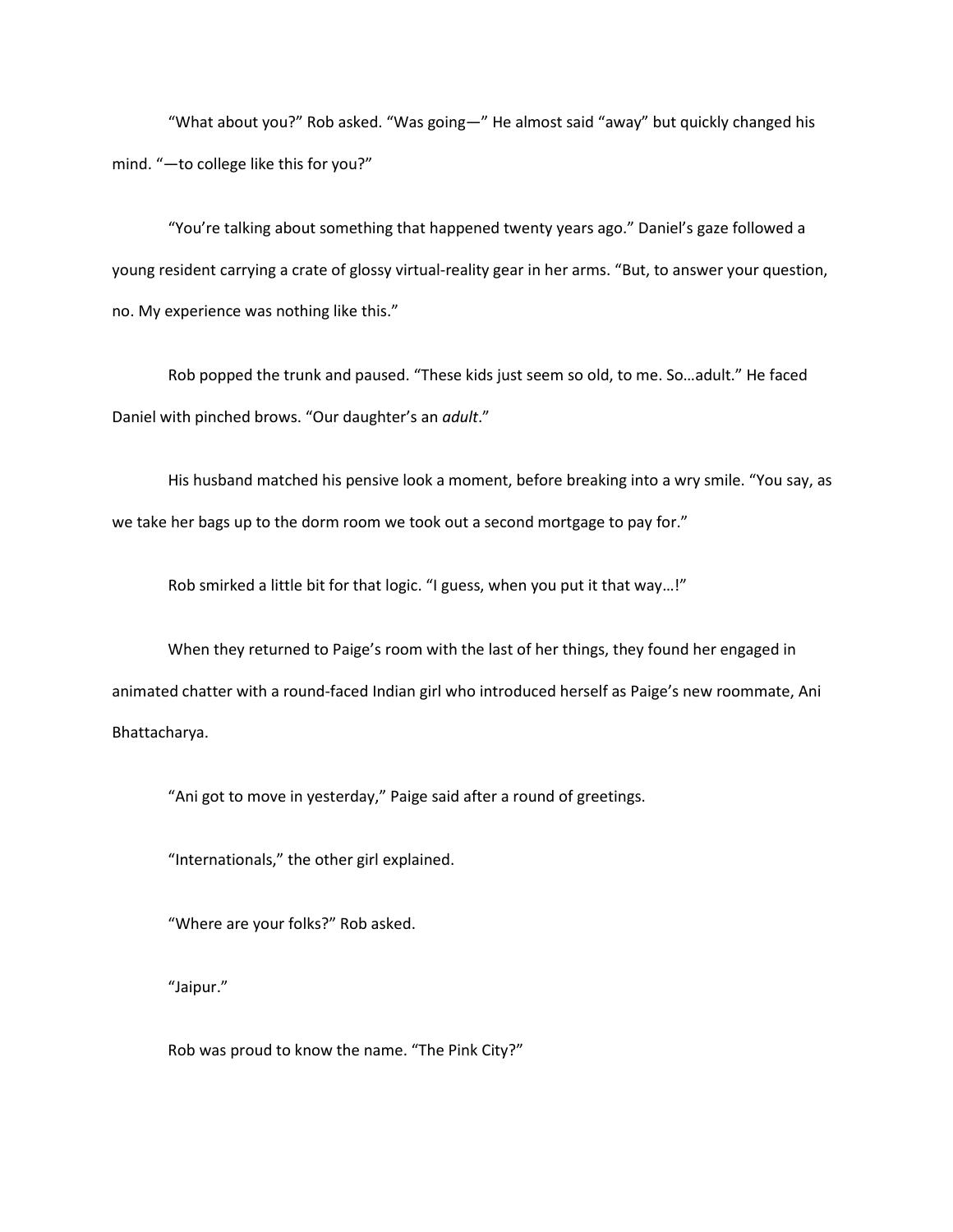Ani's face lit up, her eyes going wide. "You know it?"

"Only from books," Rob was a bit sad to admit. "Your parents are already back home?"

"They didn't come."

Paige let out a tiny humph. "Must be nice," she said, shooting a meaningful glance at Rob. "Your parents trusting to do this on your own."

Ani batted her fingers. "My sister went here, too, so they figured, why make the trip a second time for what they already know?"

"Is she still here?" Paige asked, already on to the next topic.

"She's back home," Ani said, shaking her head. "Helping my other sister with her family."

Paige blinked. "Wow. How many sisters do you have?"

"Four," Ani said, pulling a face. "You want one?"

The girls laughed, and immediately went back to chatting like old friends, with Paige occasionally breaking away to hang some clothes in the wardrobe. Ani crooned over Paige's Paddington Bear – *"Oh! I have one just like this! I wish I'd brought him with me."* – and Paige suggested she snuggle with it whenever she might feel homesick. Ani passed the bear over again, with heartfelt thanks for the offer, while Rob smiled smugly at Paige. She just rolled her eyes and returned to Ani.

While the girls resumed talking, Daniel unloaded the electronics and chargers, squeezing under the desk for the power outlets. Rob unpacked the rest of Paige's linens, left forgotten in her rambling, bubbly conversation.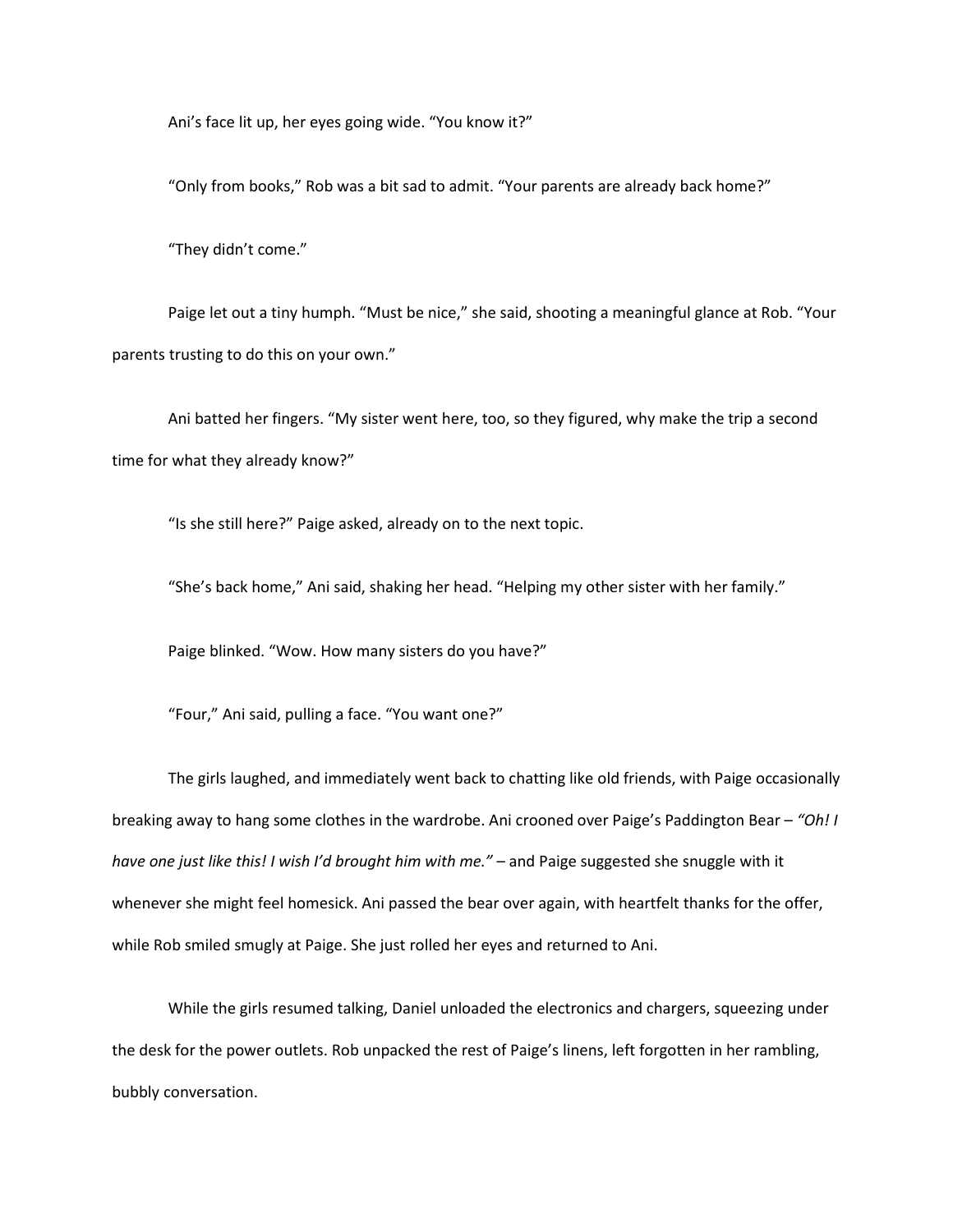As their assigned move-in time drew to a close, they needed to get the car off campus, to make way for the next set of arrivals.

"I need to go to registration," Paige said.

Ani smiled. "You want me to take you? I know where it is."

Daniel nudged Rob. "Why don't you go with them, in case she needs you for anything? I'll take care of the car, and meet up with you in forty-five minutes or so."

Rob nodded. "Sounds good," he said, and passed over the keys.

Ani led them to the registration hall. Standing in the long, slow-moving queue, the girls continued to bounce from one teenage topic to the next, with nary a wasted breath. From their class schedules to their favorite music…to ogling the lanky, dreadlocked upperclassman boy working the check-in table. Rob wasn't so keen on the girls' giggly interest, but he decided to keep quiet. When it came to his daughter and the opposite sex, it was probably wiser not to voice any fatherly prejudices.

When Daniel caught up with them, they ventured out into the campus again. They located the Financial Aid and Bursar's offices, then it was on to browsing the bookstore. No syllabi, yet, so they enjoyed the displays of popular books, school supplies, and – for the girls – photo opportunities with the Big Red Bear. Before they knew it, it was time for the separate departmental orientations. Ani was enrolled as a Life Sciences major, so she went one way, while Paige led Rob and Daniel to the Engineering welcome. The department chair talked for fifteen minutes about the value of science before inviting the new students to meet some of their faculty. Paige walked into the circus of milling professors and introduced herself to three of them – all robotics instructors – while Rob hung back to watch her.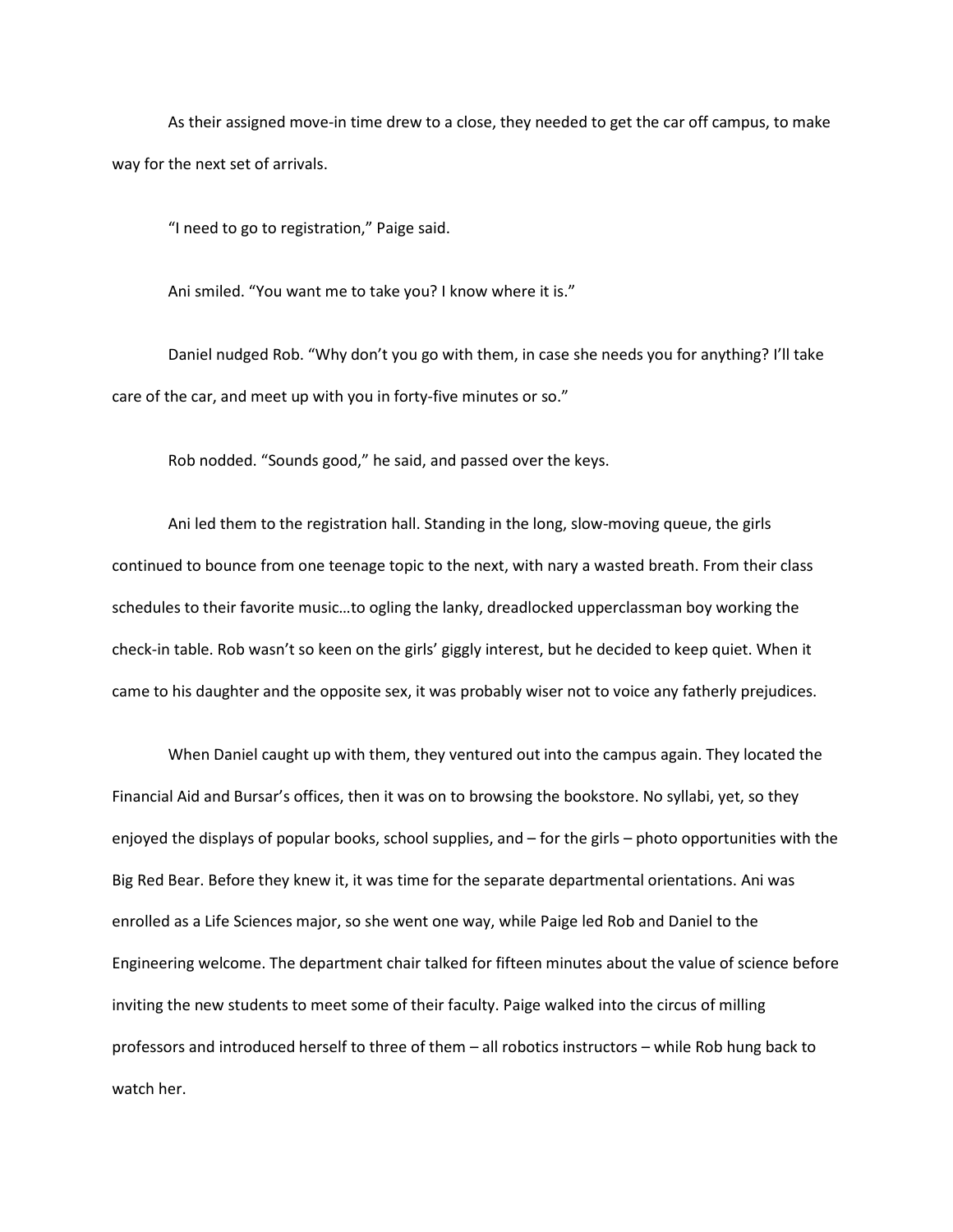She seemed different, suddenly. More like a woman than he had ever seen her. Even when she'd walked across the auditorium stage in her white cap and gown, to accept her high school diploma, he'd still been able to recognize his baby with the bouncy ponytails and chubby cheeks. Now, though….

Daniel tilted his head for a whisper. "That's Joydeep Venkatesh," he said, indicating the short man in tweed currently talking with Paige.

Rob tilted back. "You know him?"

"I know *of* him."

"Good?"

"Very." Daniel blew a quick sigh through his nose. "The faculty here is insane! I hope these kids appreciate it."

Rob returned to watching his daughter, who was gesturing with her mechanical arm. "The kid seems impressed," he said, though the professor seemed equally as fascinated by her robotic fingers.

Daniel's hand touched his, lightly and just along the side, in a careful non-display of affection. "She's going to be great."

A smile – sad, gentle, and proud – came to Rob's lips, before he could stop it. "Yeah."

The faculty started to filter out from the reception, signaling its end. Some of the students followed, but Paige stayed standing and staring in the emptying hall.

Rob rubbed her shoulder. "Everything okay, kiddo?"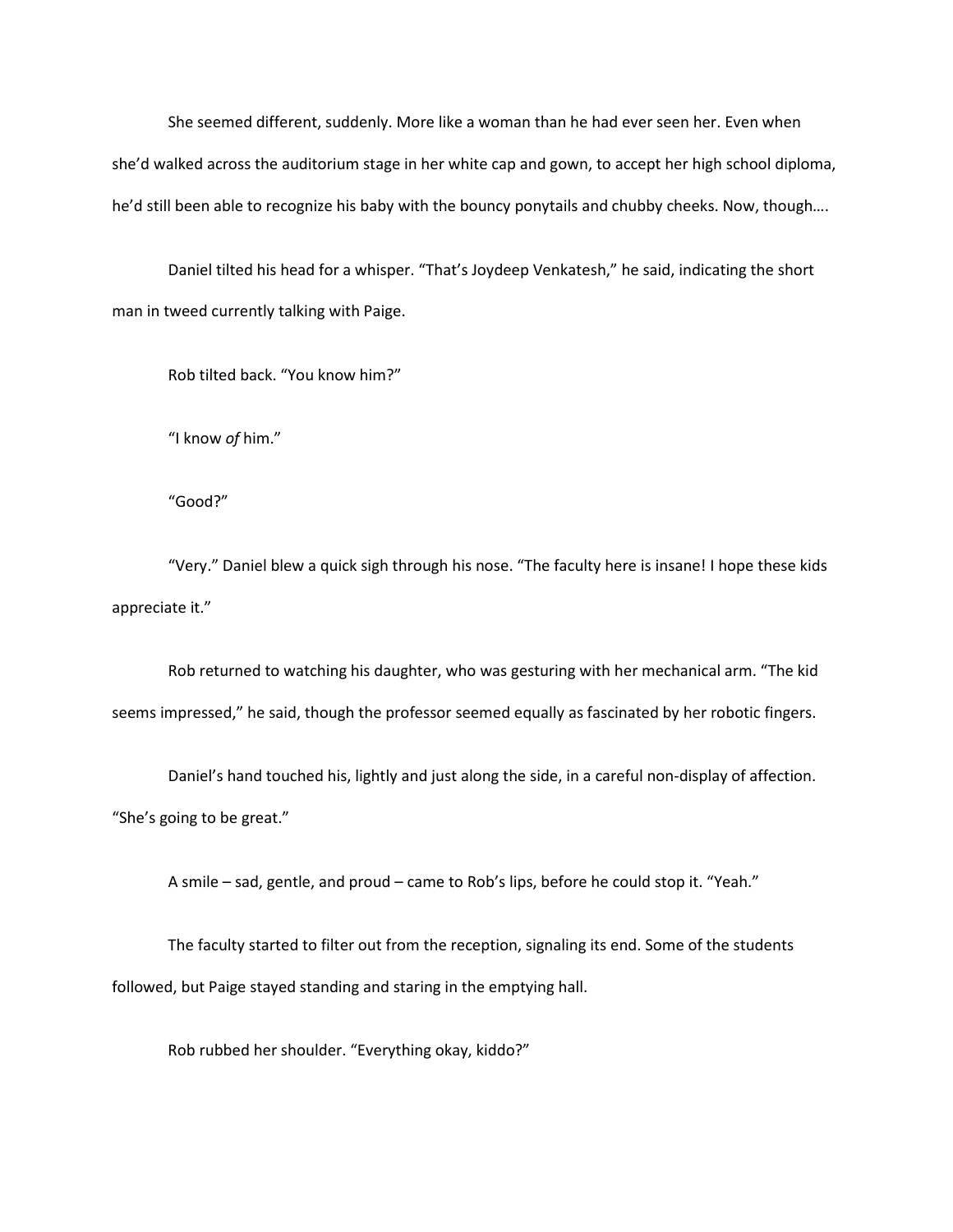She looked up at him, her green eyes wide and searching. "Can we go to dinner, just the three of us?"

Rob nearly broke into tears.

They walked off campus, back into downtown, Paige in the middle and Rob and Daniel on either side. She didn't hold their hands like when she was younger, but she did chatter and fill the air around them with her laughter.

They chose a charming if somewhat expensive tapas restaurant slightly off the tourist path. It was crowded inside but somehow not too loud, with low tables set for two and four. They made it in with only a twenty-minute wait, and enjoyed sharable plates for both entrees and dessert.

Far too soon, the dinner was over. They took a leisurely walk back to campus, pausing outside a pastry shop where Daniel ducked in to buy some scones for the morning. Rob stayed outside with Paige, grateful for the brief alone time, even though he didn't know what to say. But the minutes were ticking away, so he blurted the easiest thing to come to mind:

"Remember, your mom's going to come get you for Fall Break."

"Yeah, I know," Paige said.

"Call her tonight," Rob suggested. "You know how she gets when you don't keep her in the loop."

"Okay."

"Call me, too, once in a while, huh?"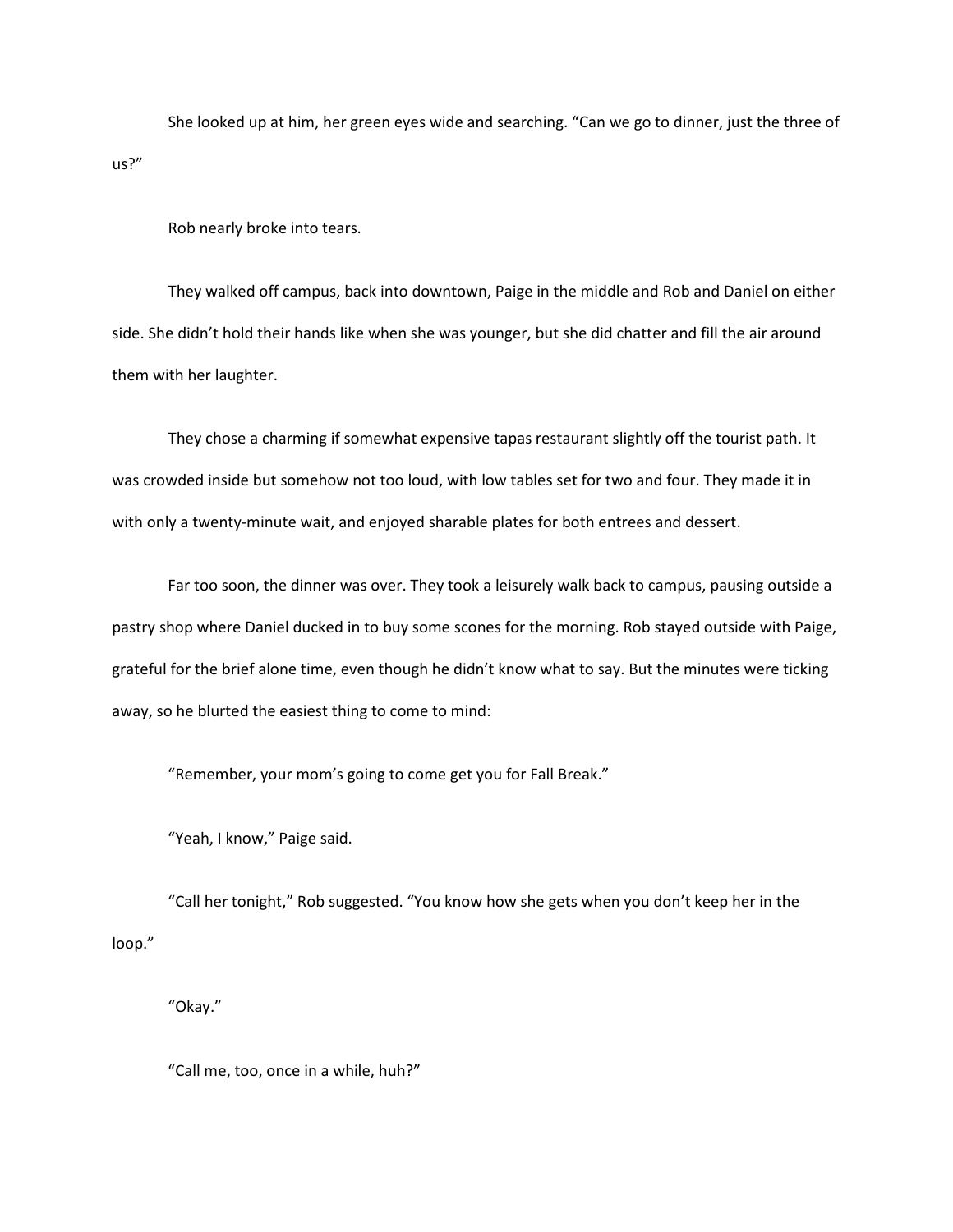Paige smiled, with a cringe of her brows that made him feel foolish and loved in the same moment. "Dad."

He shrugged, saying simply, "I love you."

"I love you, too. But you don't have to worry. I'll be fine."

"I know." Rob laughed a little bit. "Believe me, I know!"

She cocked her head at him, and said, "You'll be fine, too."

Again, tears threatened. But he held them in check, and said, "That, I'm not so sure about."

Her smile grew wider. "I am."

She swayed back and forth on her heels, and he almost thought she might tumble into his arms. But Daniel joined them at that moment, and he passed her a rather large carry-bag of baked goods. Paige took them, and paused. The green in her eyes shimmered.

"I don't mean to kick you guys to the curb, but…." She sighed and pulled her mouth to one side.

Rob guessed at what was coming, but Daniel blinked at her. "You don't want us to come to Convocation tomorrow?" he asked.

"It's just a speech." Paige bumped her shoulders up. "I just think it would be better for everybody if I wake up tomorrow and have to figure things out for myself." Her smile came again, tentative, this time. "I need to see if I can."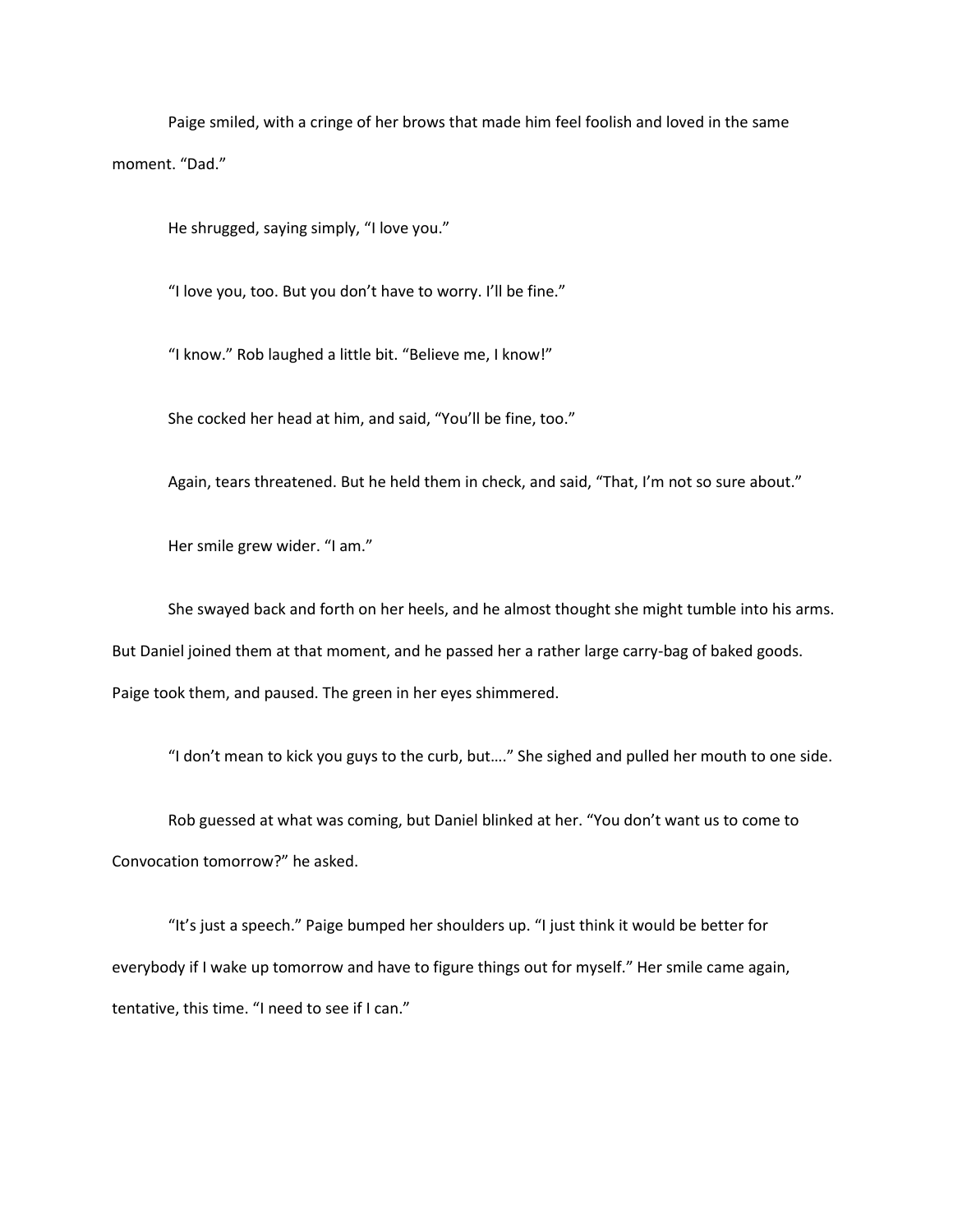That sentiment hit him like a punch to the gut, but Rob managed a chuckle. "Nobody doubts that."

"It's not that I don't love you guys," she began, when Daniel waved her down.

"We understand. This is your adventure."

Rob cocked his head. "Can we at least walk you back?"

Paige swayed close to him and grinned. "Sure."

The campus entrance closest to her dorm was two miles away, but it was a quick two miles. When they got there, Paige paused again, and faced them, clutching her bag of pastries with a wobbly smile.

"You're sure about this?" Daniel asked; Rob was grateful he didn't have to say it.

Paige nodded. "Yeah."

Daniel took her in a hug first, grunting his affection.

"We love you so much, pickle!" He stood up and looked at her. "And, we're so proud of you."

"Thanks," Paige said, nodding again. Then she turned to Rob.

He put his arms around her, counted to three, and forced himself to step back, or else he'd never let go.

"You know how to reach me," he said. "Anytime. For anything." He cracked a smile. "Except for money. If you need money, call your mom."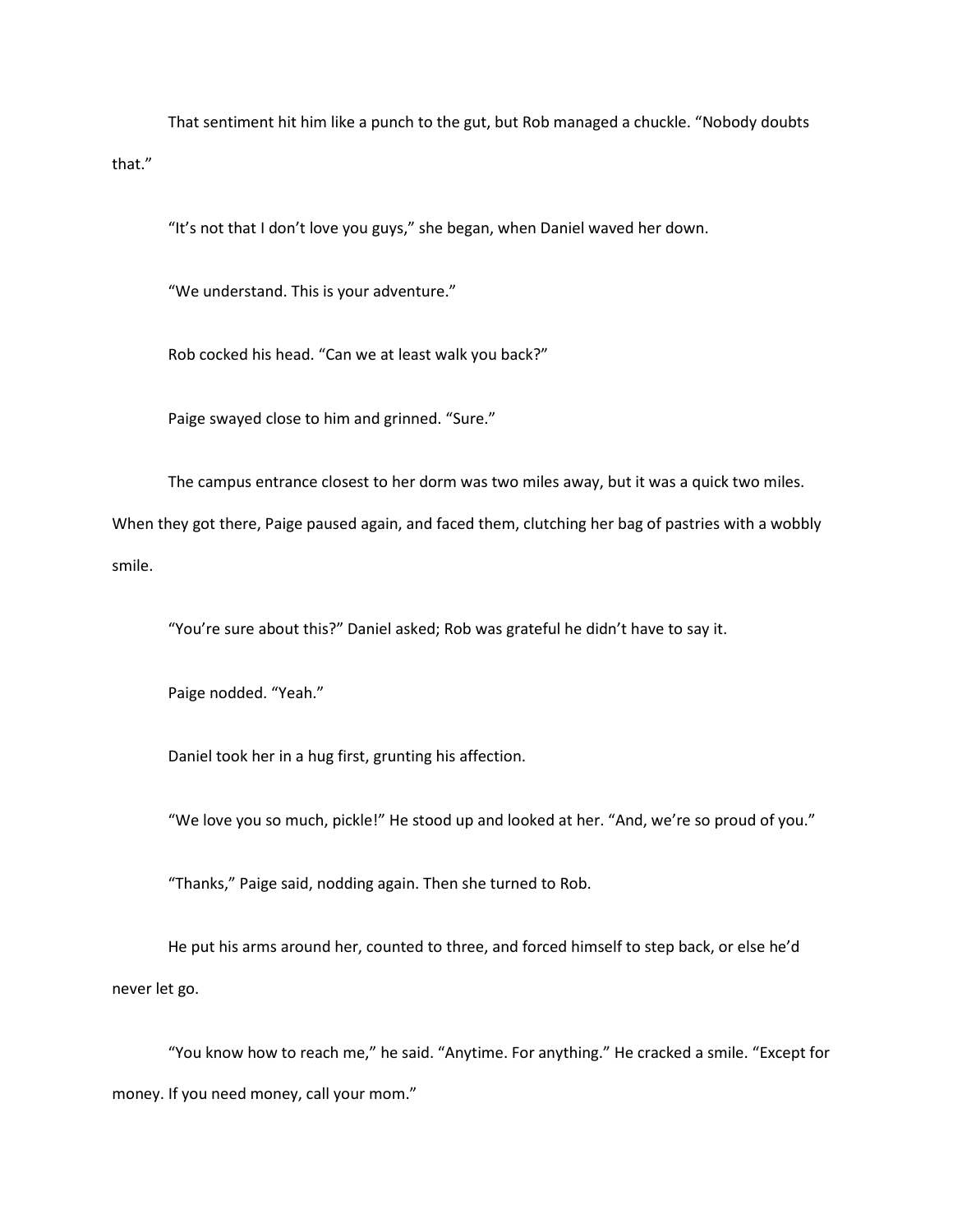Paige giggled, that beautifully effortless, unpretentious, high-pitched swing of her voice that had always made Rob's heart swell, and still did.

"Okay," she said, and hugged him again without his prompting. He thought he heard her sniff against his chest before she pulled away, to fix both of them with a pointed, serious look. "Get plenty of rest, and drive safe tomorrow. And, text me when you get home."

"Yes, ma'am," Rob said with a mock-salute.

She fluttered her lashes, once, and rose with a deep inhalation that made her stand straight. When she let it go, she said, "I guess this is it."

Rob nodded. "Go get 'em," he said, and offered her the bravest smile he could make.

She smiled, too, and waved. "See you at Thanksgiving." Then, she turned and walked away.

Rob backed up a step, and a second, when Paige rounded a path that took her out of his sight.

Daniel put a hand on his shoulder, and they started back to the hotel in thoughtful silence. It wasn't uncomfortable, save for its lack of spritely laughter. More than halfway along their circuitous downtown route, though, Rob stopped and looked at Daniel.

"I don't know about you, but I don't feel much like staying here another night, just to get up and leave without seeing the kid."

Daniel cringed his nose. "I also don't feel much like driving for eleven hours right now."